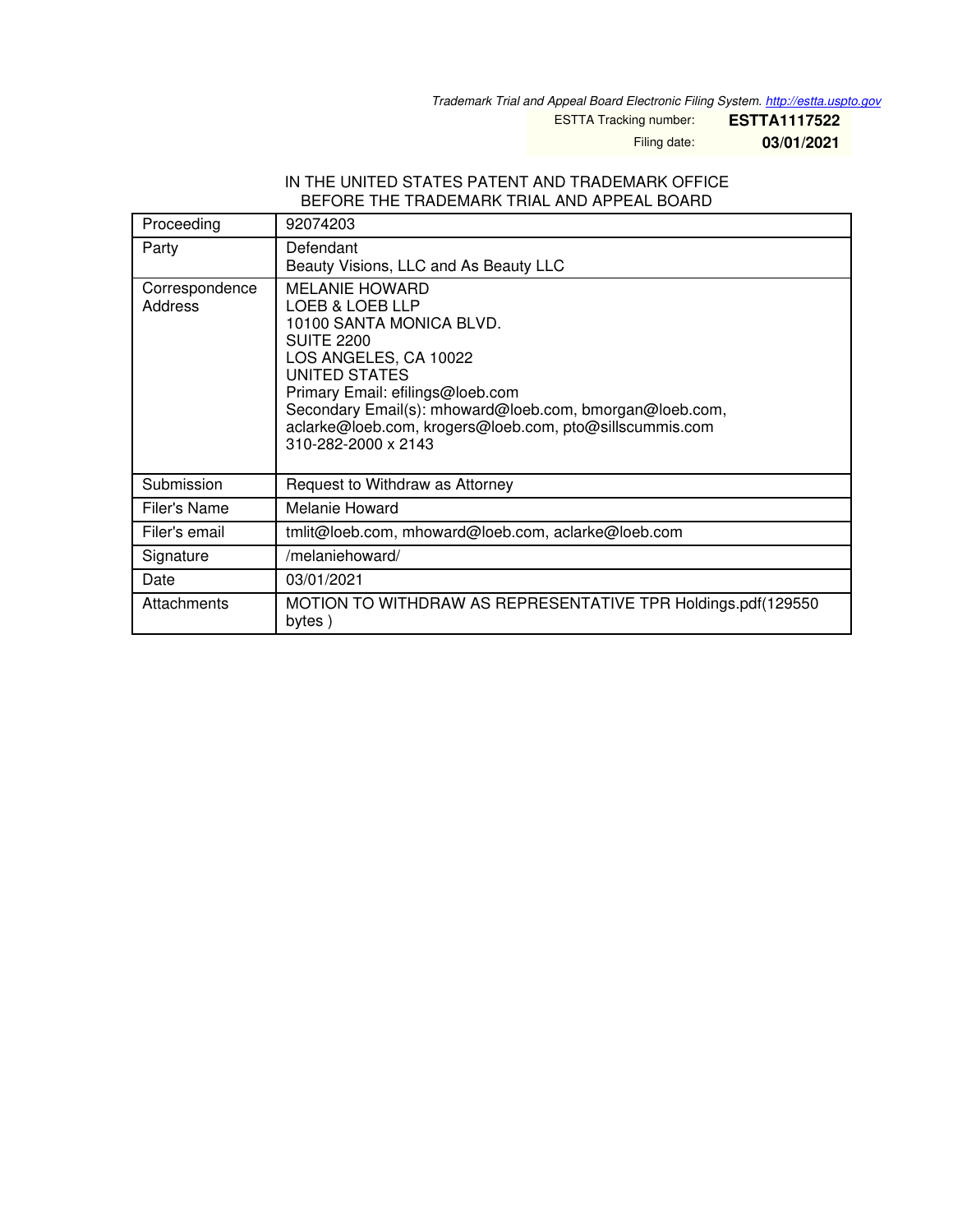# **IN THE UNITED STATES PATENT AND TRADEMARK OFFICE BEFORE THE TRADEMARK TRIAL AND APPEAL BOARD**

### **In the Matter of Registration No. 3146027 Mark: LIGHT WAND**

| ISLESTARR HOLDINGS LIMITED |          |
|----------------------------|----------|
| Petitioner,                |          |
| V.                         | $C$ ance |
| <b>BEAUTY VISIONS, LLC</b> |          |
| Registrant.                |          |
|                            |          |

ellation No. 92074203

# **MOTION TO WITHDRAW AS REGISTRANT'S REPRESENTATIVE**

Pursuant to 37 CFR § 2.19(b ), the undersigned, Practitioner, requests withdrawal as representative for registrant BEAUTY VISIONS, LLC ("Registrant") in Cancellation No. 92074203 for the following reason:

Registrant was given reasonable warning that the Practitioner would withdraw as counsel. On November 19, 2020, Practitioner filed a Withdrawal of Attorney via the TEAS system for the registration that is the subject of this proceeding. A true and correct copy of Registrant's WithdrawaL of Attorney is attached hereto as Exhibit A. Practitioner intended to withdraw as counsel via the filing submitted in this proceeding on November 18, 2020, and thereby communicated to the Board and opposing counsel that all future correspondence on this matter should be directed to the client at the address provided in that filing. Note that Practitioner's November 18, 2020 filing in this proceeding states expressly that Registrant had been disengaged as a client.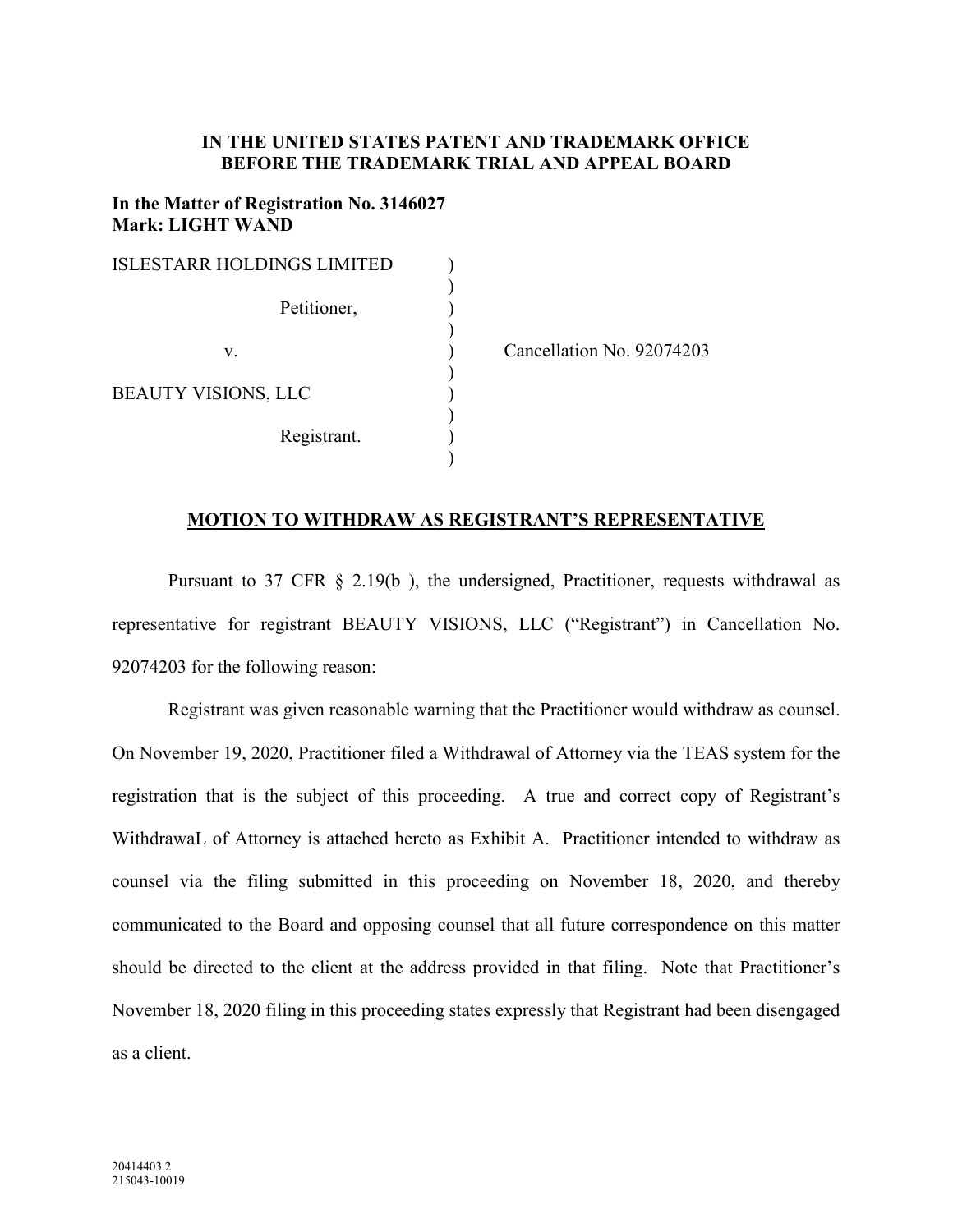Practitioner provided at least two months' notice to Registrant prior to the November 18, 2020 filing that Practitioner was withdrawing from employment and filing a request for withdrawal with the U.S. Patent & Trademark Office and the TTAB. Practitioner has delivered to Registrant all documents and property in Practitioner's file concerning the proceeding to which the Registrant is entitled. Practitioner has notified Registrant of any responses that were due, and of the deadline for such response.

In view of the foregoing, Practitioner respectfully request that the Board grant this Motion to Withdraw as Registrant's Representative in this proceeding.

Dated: March 1, 2021 By:  $\frac{1}{2}$ 

Melanie Howard Aleson Clarke LOEB & LOEB LLP 10100 Santa Monica Blvd, Suite 2200 Los Angeles, CA 90067 Tel: 310-282-2000 Fax: 310-282-2200 Email: tmlit@loeb.com, mhoward@loeb.com

*Attorneys for Defendant Beauty Visions, LLC*